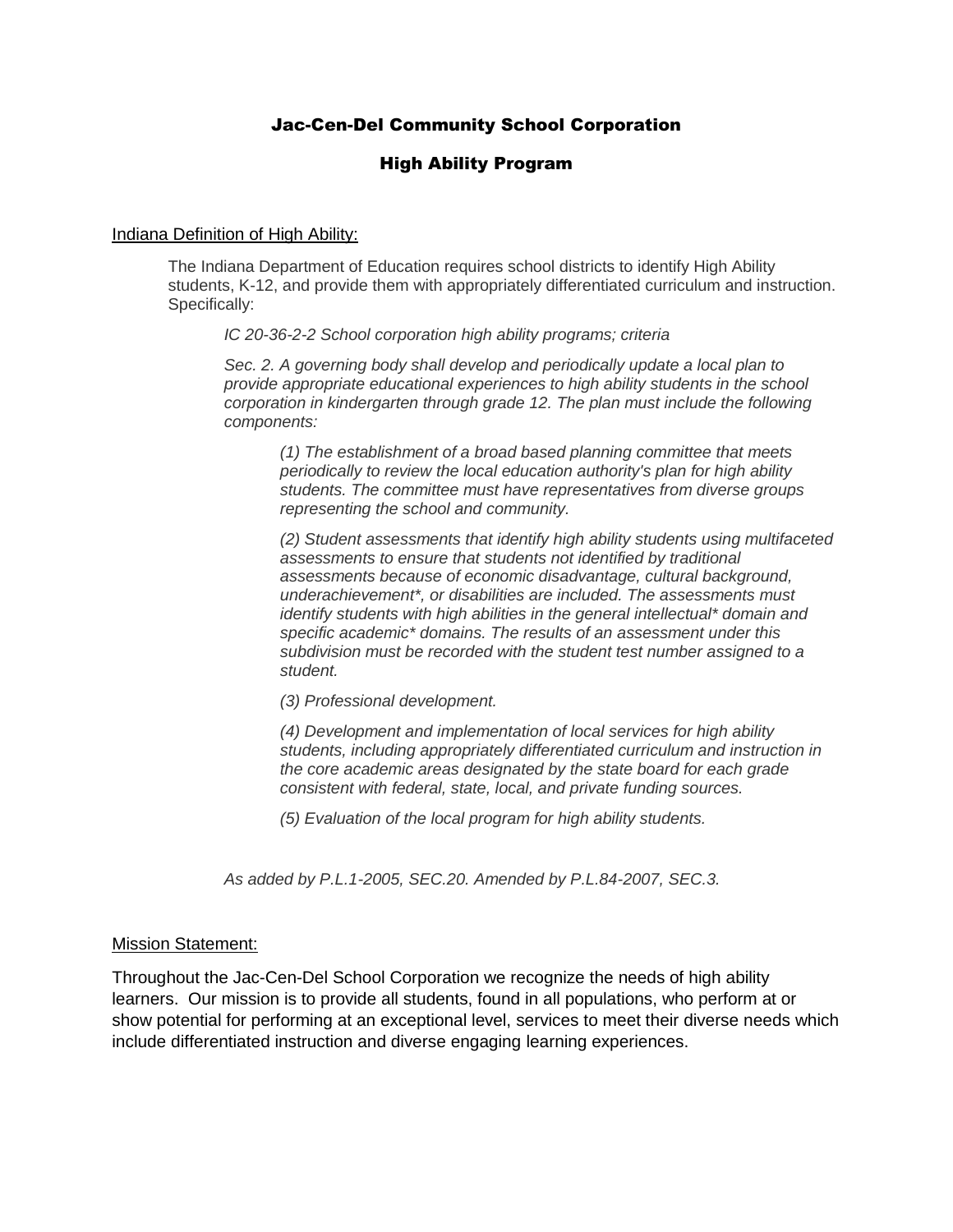### Identification Procedures and Timeline:

Both norm-referenced and qualitative measures are used during the identification process. Students in Kindergarten,  $2^{nd}$ , 6<sup>th</sup> and 8<sup>th</sup> grade participate in a formal identification procedure.

- Cognitive Abilities Test (CogAT)
	- $\circ$  Given to Kindergarten, 2<sup>nd</sup>, 6<sup>th</sup>, and 8<sup>th</sup> grade students
	- o Measures cognitive ability
	- o Verbal, Quantitative, and Nonverbal measures
- NWEA Measures of Academic Progress
	- o Given three times per academic year (Fall, Winter, Spring)
	- o Reading, Language Usage, and Mathematics
- Scales for Identifying Gifted Students (SIGS)
	- o Utilized when more information is needed about a student
	- o Rating scales completed by parents and staff

# Program Description:

Services, for students in grades K-12, in the JCD high ability program include but are not limited to:

# **Elementary Programming:**

- Early entrance for Kindergarten
- All classes 1-6 utilize a cluster grouping model
- Differentiated instruction within general education classroom
- Academic competition teams
- Curriculum compacting

# **Middle/High School Programming:**

- Advanced Placement (AP) courses in Biology, Calculus, Computer Science, English Language/Composition, English Literature/Composition
- Internships
- Dual Enrollment
- Differentiated instruction within general education classroom
- Career/College Counseling

# Professional Development:

All teachers and administrators working with High Ability students are provided professional development throughout the school year. This professional development includes strategies related to instructional differentiation and student identification. The opportunity is provided to attend the Indiana Association for the Gifted each year. In addition, teachers are provided opportunities to expand their knowledge of differentiation through various conferences, provided they meet high ability learner needs.